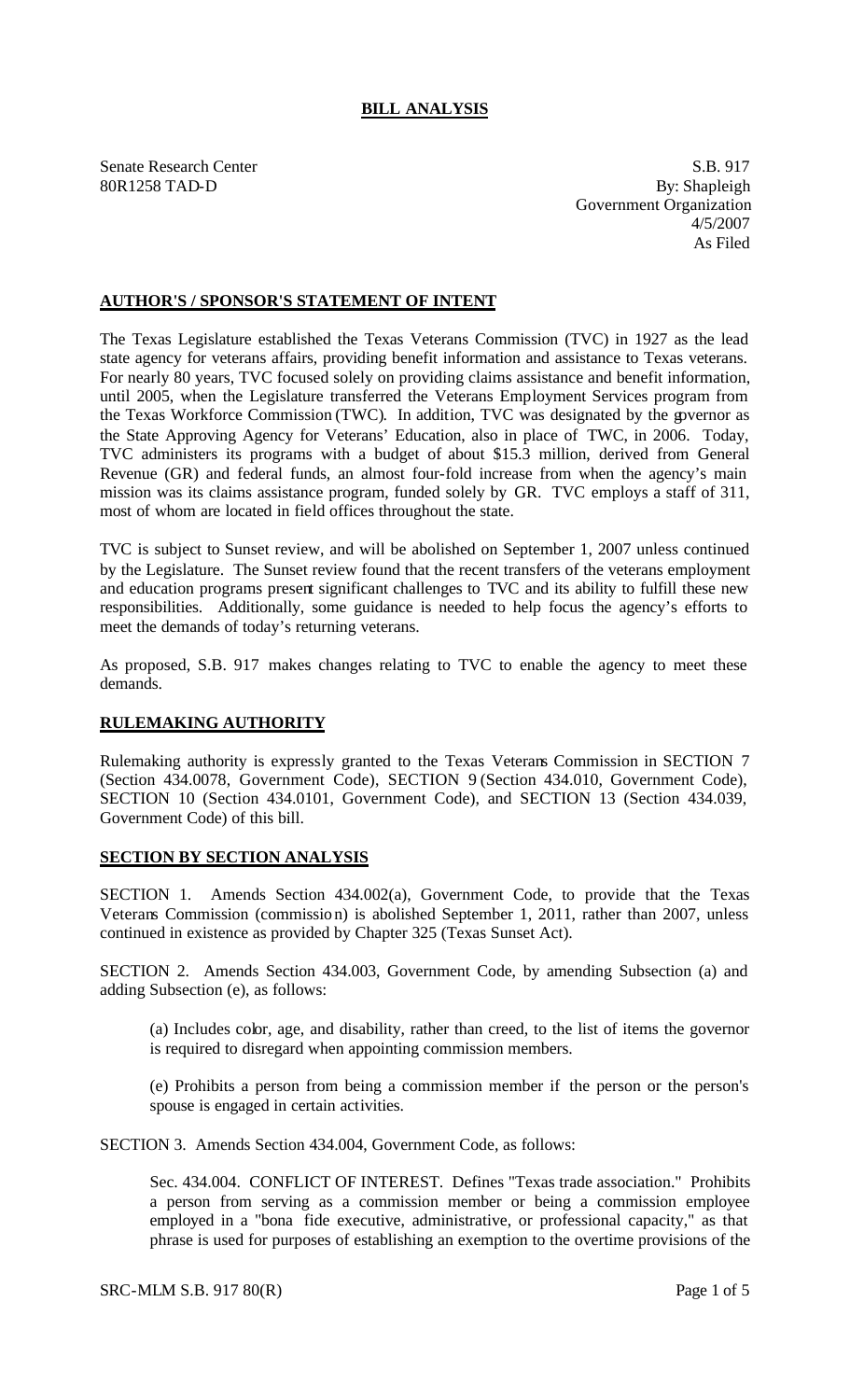federal Fair Labor Standards Act of 1938 (29 U.S.C. Section 201 et seq.), if the person meets certain conditions. Makes a conforming change.

SECTION 4. Amends Section 434.005, Government Code, as follows:

Sec. 434.005. REMOVAL. (a) Provides that a commissioner may be removed if at the time of taking office, rather than when appointed, the person does not have or maintain during service on the commission, the qualifications required by Section 434.003. Provides that it is a ground for removal that a member failed to attend at least half of the regularly scheduled commission meetings held in a calendar year, without an excuse approved by a majority vote of the commission. Includes the inability to discharge a member's duties for a substantial part of the member's term because of illness or disability as a reason a member may be removed from the commission.

(b) Makes a nonsubstantive change.

(c) Requires the executive director, if the executive director has knowledge that a potential ground for removal exists, to notify the commission's presiding officer of the potential ground. Requires the presiding officer to then notify the governor and the attorney general that a potential ground for removal exists. Requires the executive director, if the ground for removal involves the presiding officer, to notify the next highest ranking officer of the commission who is then required to notify the governor and the attorney general that a potential ground for removal exists.

SECTION 5. Amends Section 434.006, Government Code, as follows:

Sec. 434.006. OFFICERS; COMMISSION ACTIONS. Requires the governor to designate a commission member as the presiding officer of the commission to serve in that capacity at the pleasure of the governor. Requires the commission to elect, annually, an assistant presiding officer, rather than a chairman and vice-chairman, from among its members. Makes conforming changes.

SECTION 6. Amends Subchapter A, Chapter 434, Government Code, by adding Section 434.0061, as follows:

Sec. 434.0061. TRAINING. (a) Prohibits a person who is appointed to and qualifies for office as a member of the commission from voting, deliberating, or being counted as a member in attendance at a meeting of the commission until the person completes a training program that complies with the section.

(b) Provides that the training program must provide the person with certain information.

(c) Entitles a person appointed to the commission to reimbursement, as provided by the General Appropriations Act, for the travel expenses incurred in attending the training program regardless of whether the attendance occurs before or after the person qualifies for office.

SECTION 7. Amends Subchapter A, Chapter 434, Government Code, by adding Sections 434.0072 through 434.0078, to read as follows:

Sec. 434.0072. MEMORANDUM OF UNDERSTANDING WITH VETERANS' LAND BOARD. (a) Provides that the commission's memorandum of understanding (MOU) with the Veterans' Land Board (board) must specify the guidelines, powers, and duties necessary for the board and the commission to coordinate veterans benefits outreach activities.

(b) Provides that the MOU must address board and commission coordination with respect to certain veterans benefits outreach activities.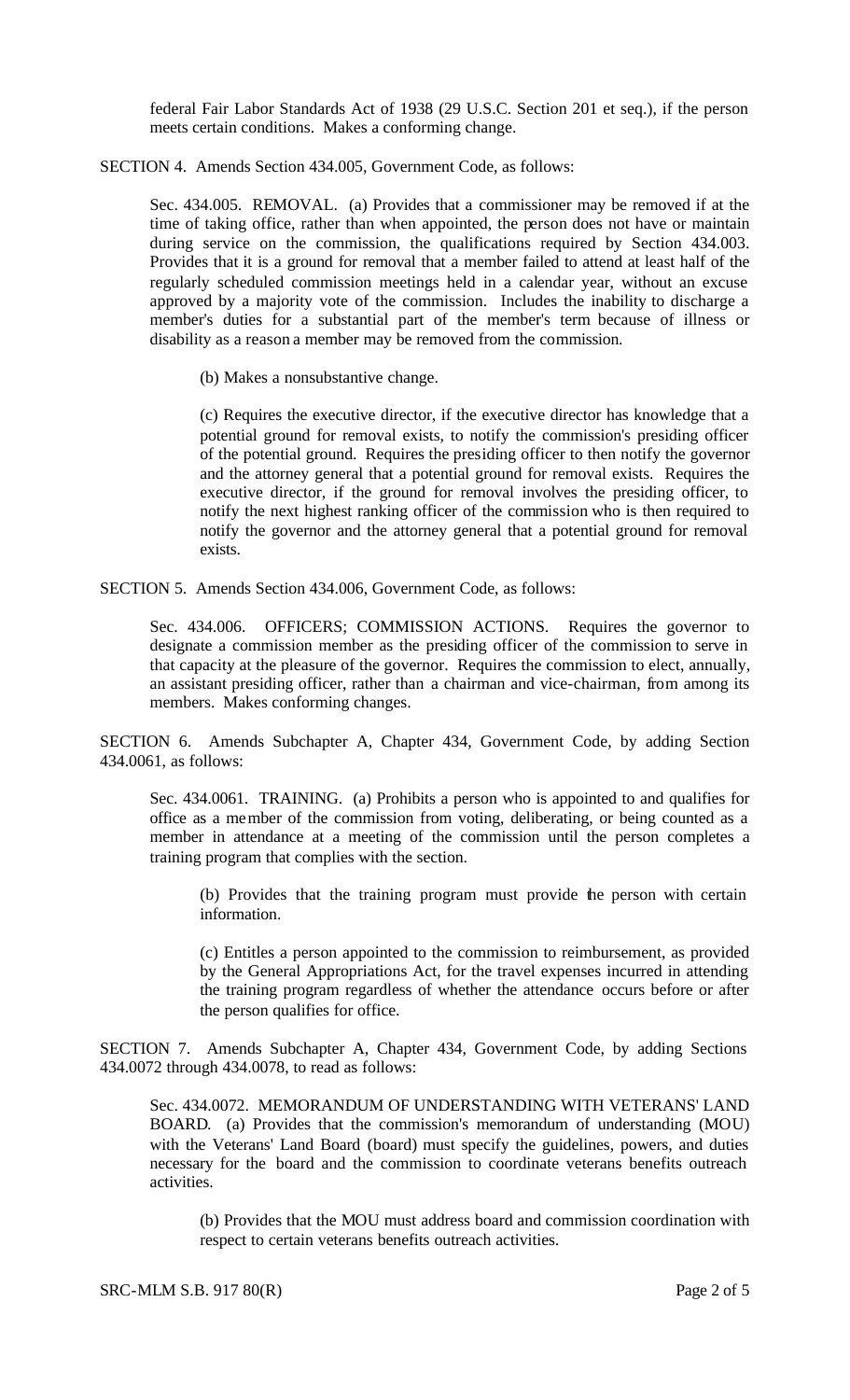(c) Provides that the MOU must identify the joint and separate powers and duties of the board and the commission as necessary to implement coordinated veterans benefits outreach activities, including certain powers and duties.

(d) Provides that the MOU must identify the degree to which the board and the commission are authorized to operate independent websites and disseminate independent information to implement a veterans benefits outreach activity.

(e) Requires the board and the commission to periodically update the MOU and continue to explore additional opportunities for coordination between the agencies regarding their respective veterans benefits outreach activities.

(f) Requires the board and the commission to consider the appropriate use of authorized bond proceeds and federal money to ensure that each agency complies with applicable funding constraints in entering into the MOU.

Sec. 434.0073. COMMUNICATIONS CENTER. (a) Requires the board, on behalf of the board and the commission, to operate a communications center to provide information regarding the benefits and services available to veterans of this state. Provides that the communications center must be operated through the use of board and commission employees who are cross-trained by the board and the commission as provided by Subsection (e). Provides that the employees are under board supervision and requires the employees to be compensated by their employing agencies.

(b) Requires employees operating the communications center to engage in certain tasks.

(c) Requires communications center employees to complete certain undertakings as part of the direct ma il efforts described by Subsection (b)(3).

(d) Provides that communications center employees have equal access to the veterans contact databases maintained by the communications center regardless of whether the communications center employees are employees of the board or the commission.

(e) Requires the board and the commission to jointly cross-train communications center employees to be knowledgeable and proficient about the activities performed and services provided by the board and the commission.

Sec. 434.0074. WEBSITE; BROCHURE. (a) Requires the board and the commission to jointly develop a single website and a single hard-copy brochure that provide in a centralized, comprehensive, and simplified format information about all available veterans benefits and services.

(b) Provides that the single uniform resource locator (URL) for the website must be easily identifiable and prominently indicated in the brochure developed under this section.

(c) Provides that this section does not preclude the board or commission from operating additional websites or disseminating other information as determined appropriate by the board or the commission, in accordance with the MOU provided under Section 434.0072.

Sec. 434.0075. BENEFITS SEMINARS. (a) Requires the board and the commission to jointly plan and provide state-sponsored veterans benefits seminars and coordinate the involvement of each agency in seminars hosted for veterans by other organizations to ensure that the veterans of this state receive uniform information on all veterans benefits and services available.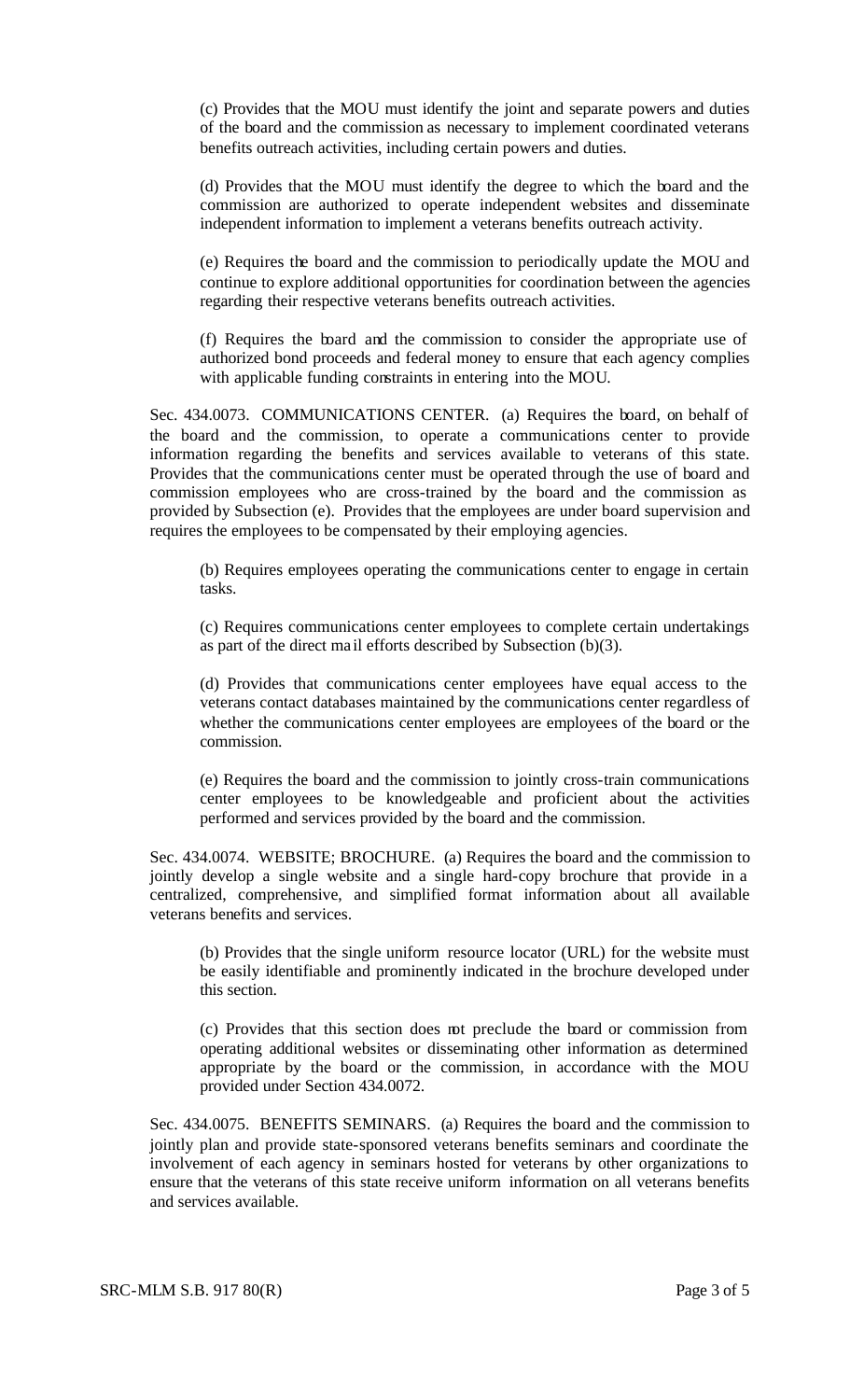(b) Provides that planning and coordination under this section must ensure the consistent presentation of benefits and services information by the board or the commission at seminars described by this section.

Sec. 434.0076. RECORD OF COMPLAINTS. Requires the commission to maintain a system to promptly and efficiently act on complaints filed with the commission. Requires the commission to maintain certain information about the complaint. Requires the commission to make information available describing its procedures for complaint investigation and resolution. Requires the commission to periodically notify the complaint parties of the status of the complaint until final disposition.

Sec. 434.0077. NEGOTIATED RULEMAKING AND ALTERNATIVE DISPUTE RESOLUTION PROCEDURES. Requires the commission to develop and implement a policy to encourage the use of certain procedures. Provides that the commission's procedures relating to alternative dispute resolution must conform, to the extent possible, to any model guidelines issued by the State Office of Administrative Hearings for the use of alternative dispute resolution by state agencies. Requires the commission to designate a trained person to carry out certain duties.

Sec. 434.0078. CLAIMS ASSISTANCE SERVICES. Requires the commission, by rule, to develop procedures meeting certain criteria for administering claims assistance services under Section 434.007(5) (requiring the commission to assist veterans and their families and dependents in presenting, providing, and establishing claims, privileges, rights, and benefits they may have under law). Requires the commission to consult with the United States Department of Veterans Affairs in developing the rules and procedures under Subsection (a) to ensure certain conditions are met.

SECTION 8. Amends Subchapter A, Chapter 434, Government Code, by adding Section 434.0091, to read as follows:

Sec. 434.0091. SEPARATION OF POLICYMAKING AND MANAGEMENT RESPONSIBILITIES. Requires the commission to develop and implement polices that clearly separate the policymaking responsibilities of the commission and the management responsibilities of the executive director and the staff of the commission.

SECTION 9. Amends Section 434.010, Government Code, as follows:

Sec. 434.010. RULES. Requires the commission by rule to adopt procedures for receiving input and recommendations from interested persons regarding the development of rules and policies. Makes a conforming change.

SECTION 10. Amends Subchapter A, Chapter 434, Government Code, by adding Section 434.0101, to read as follows:

Sec. 434.0101. ADVISORY COMMITTEES. (a) Authorizes the commission to establish and appoint members to an advisory committee to advise and make recommendations to the commission on programs, rules, and policies affecting the delivery of services to veterans in developing procedures under Section 434.010.

(b) Requires, if the commission establishes an advisory committee under Subsection (a), the commission to adopt rules regarding certain aspects of the committee and its members.

 SECTION 11. Amends Subchapter A, Chapter 434, Government Code, by adding Section 434.0151, to read as follows:

Sec. 434.0151. PUBLIC OPERATIONS. Requires the commission to develop and implement policies that provide the public with a reasonable opportunity to appear before the commission and to speak on any issue under the jurisdiction of the commission.